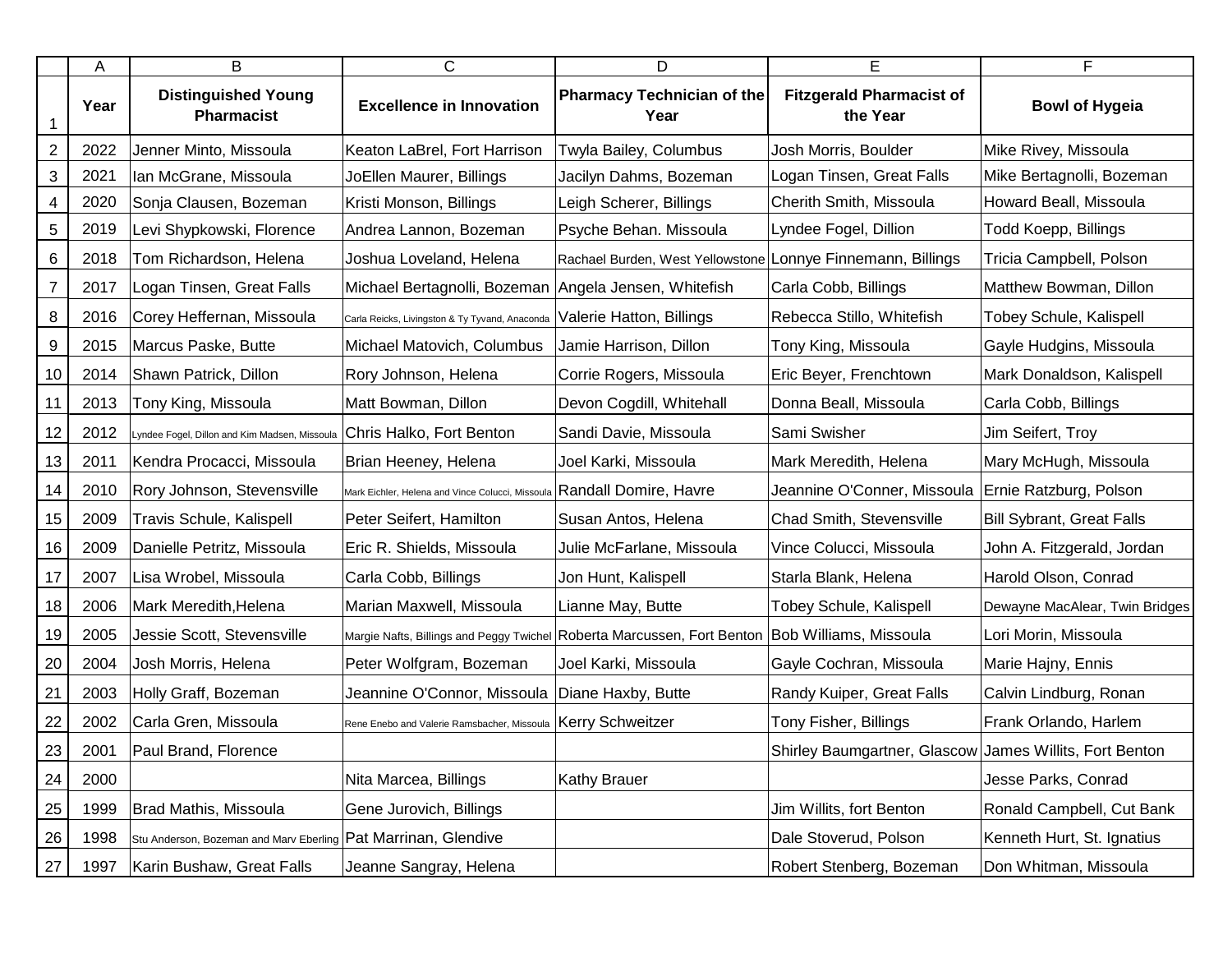|    | Α    | B                                               | $\mathsf C$                     | D                                         | E                                           | F                               |
|----|------|-------------------------------------------------|---------------------------------|-------------------------------------------|---------------------------------------------|---------------------------------|
| 1  | Year | <b>Distinguished Young</b><br><b>Pharmacist</b> | <b>Excellence in Innovation</b> | <b>Pharmacy Technician of the</b><br>Year | <b>Fitzgerald Pharmacist of</b><br>the Year | <b>Bowl of Hygeia</b>           |
| 28 | 1996 |                                                 |                                 |                                           | Lori Morin, Missoula                        | Lloyd Ward, Fairfield           |
| 29 | 1995 |                                                 |                                 |                                           | Ron Bergum, Helena                          | Dale Stoverud, Great Falls      |
| 30 | 1994 |                                                 |                                 |                                           | Mark Eichler, helena                        | Dan Severson, Stevensville      |
| 31 | 1993 |                                                 |                                 |                                           | Greg Loushin, Butte                         | Richard Christopher, Polson     |
| 32 | 1992 |                                                 |                                 |                                           | Dave Forbes, Missoula                       | Wayne Hedman, Hamilton          |
| 33 | 1991 |                                                 |                                 |                                           |                                             | Robert Mann, Plentywood         |
| 34 | 1990 |                                                 |                                 |                                           | Dennis Yost, Helena                         | Donald Peterson, Dillon         |
| 35 | 1989 |                                                 |                                 |                                           | Sarah Green, Great Falls                    | John Lawler, Baker              |
| 36 | 1988 |                                                 |                                 |                                           | Frank Pettinato, Missoula                   | Rebecca Deschamps, Missoula     |
| 37 | 1987 |                                                 |                                 |                                           | Lud Polich, Missoula                        | Thomas Mensing, Red Lodge       |
| 38 | 1986 |                                                 |                                 |                                           | Warren Amole, Great Falls                   | Edwin Doig, Livingston          |
| 39 | 1985 |                                                 |                                 |                                           | Don Vaupel, Havre                           | George Emerson, Ekalaka         |
| 40 | 1984 |                                                 |                                 |                                           | John Wailes, Missoula                       | Frank Davis, Great Falls        |
| 41 | 1983 |                                                 |                                 |                                           | Tom Mensing, Red Lodge                      | William Johnson, Hardin         |
| 42 | 1982 |                                                 |                                 |                                           | Becky Deschamps, Missoula                   | James Carlson, Miles City       |
| 43 | 1981 |                                                 |                                 |                                           | Frank Davis, Great Falls                    | Jerome Stoick, Kalispell        |
| 44 | 1980 |                                                 |                                 |                                           |                                             | Calvin Hubbard, Polson          |
| 45 | 1979 |                                                 |                                 |                                           |                                             | Herman Schrader, Great Falls    |
| 46 | 1978 |                                                 |                                 |                                           |                                             | Donald Bolog, Kalispell         |
| 47 | 1977 |                                                 |                                 |                                           |                                             | Ray Steiner, Billings           |
| 48 | 1976 |                                                 |                                 |                                           |                                             | Warren Amole, Great Falls       |
| 49 | 1975 |                                                 |                                 |                                           |                                             | Palmer Kronen, Missoula         |
| 50 | 1974 |                                                 |                                 |                                           |                                             | William Fitzgerald, Great Falls |
| 51 | 1973 |                                                 |                                 |                                           |                                             | Trygve Brensdal, Columbus       |
| 52 | 1972 |                                                 |                                 |                                           |                                             | Henry Rakeman, Ennis            |
| 53 | 1971 |                                                 |                                 |                                           |                                             | LD Polich, Missoula             |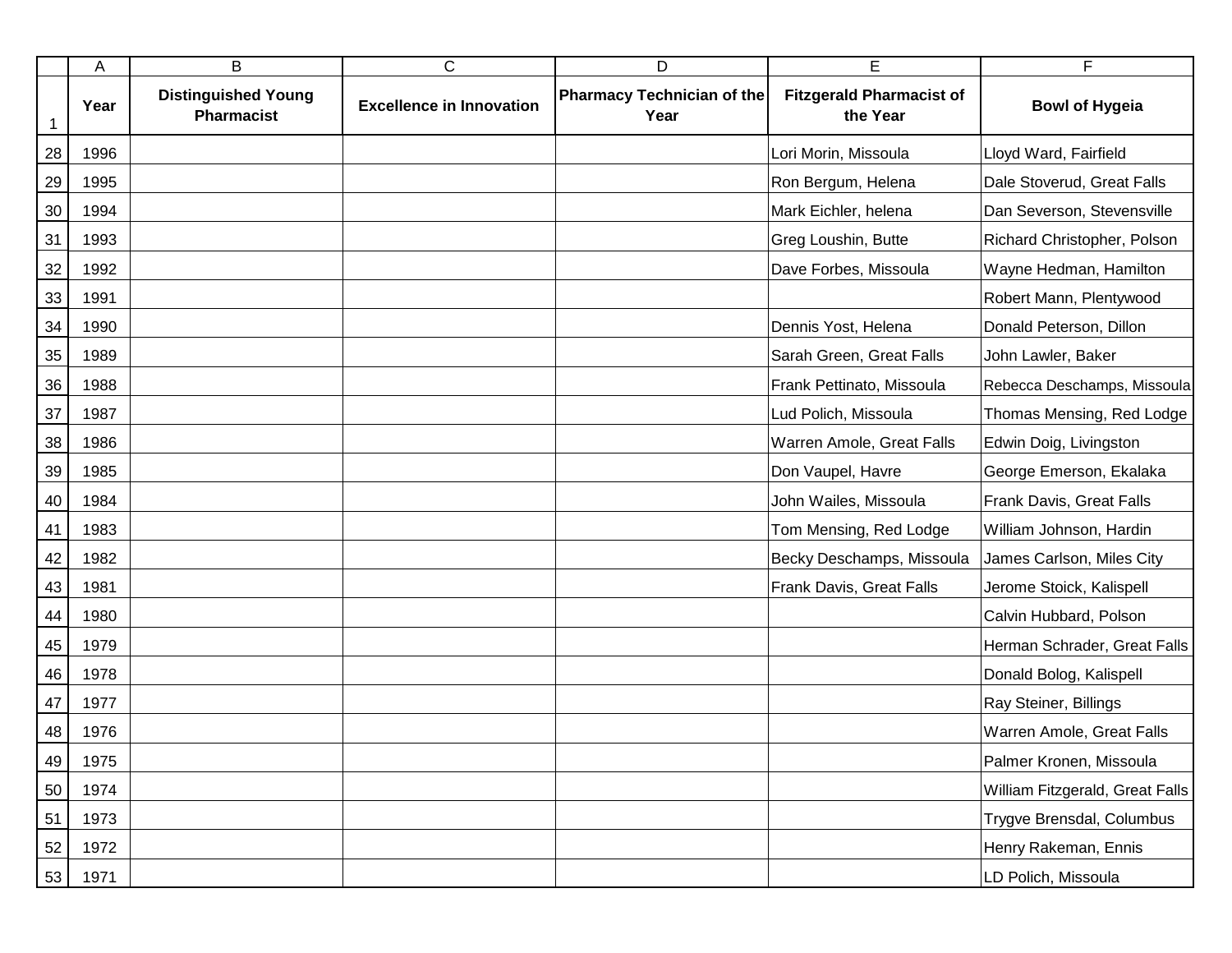|    | A    | B                                               | C                               | D                                         | E                                           | F                           |
|----|------|-------------------------------------------------|---------------------------------|-------------------------------------------|---------------------------------------------|-----------------------------|
|    | Year | <b>Distinguished Young</b><br><b>Pharmacist</b> | <b>Excellence in Innovation</b> | <b>Pharmacy Technician of the</b><br>Year | <b>Fitzgerald Pharmacist of</b><br>the Year | <b>Bowl of Hygeia</b>       |
| 54 | 1970 |                                                 |                                 |                                           |                                             | Lloyd Callison, Gardiner    |
| 55 | 1969 |                                                 |                                 |                                           |                                             | Robert Lenz, Butte          |
| 56 | 1968 |                                                 |                                 |                                           |                                             | Jack Zimmerman, Missoula    |
| 57 | 1967 |                                                 |                                 |                                           |                                             | Anthony Francisco, Townsend |
| 58 | 1966 |                                                 |                                 |                                           |                                             | Frank Lenz, Butte           |
| 59 | 1965 |                                                 |                                 |                                           |                                             | Earl Eck, Lewistown         |
| 60 | 1964 |                                                 |                                 |                                           |                                             | Robert Hall, Hamilton       |
| 61 | 1963 |                                                 |                                 |                                           |                                             | John Knoop, Sidney          |
| 62 | 1962 |                                                 |                                 |                                           |                                             | Ervin Thoreson, Great Falls |
| 63 | 1961 |                                                 |                                 |                                           |                                             | Henry Hilling, Billings     |
| 64 | 1960 |                                                 |                                 |                                           |                                             | James Turner, Sidney        |
| 65 | 1959 |                                                 |                                 |                                           |                                             | John Downey, Butte          |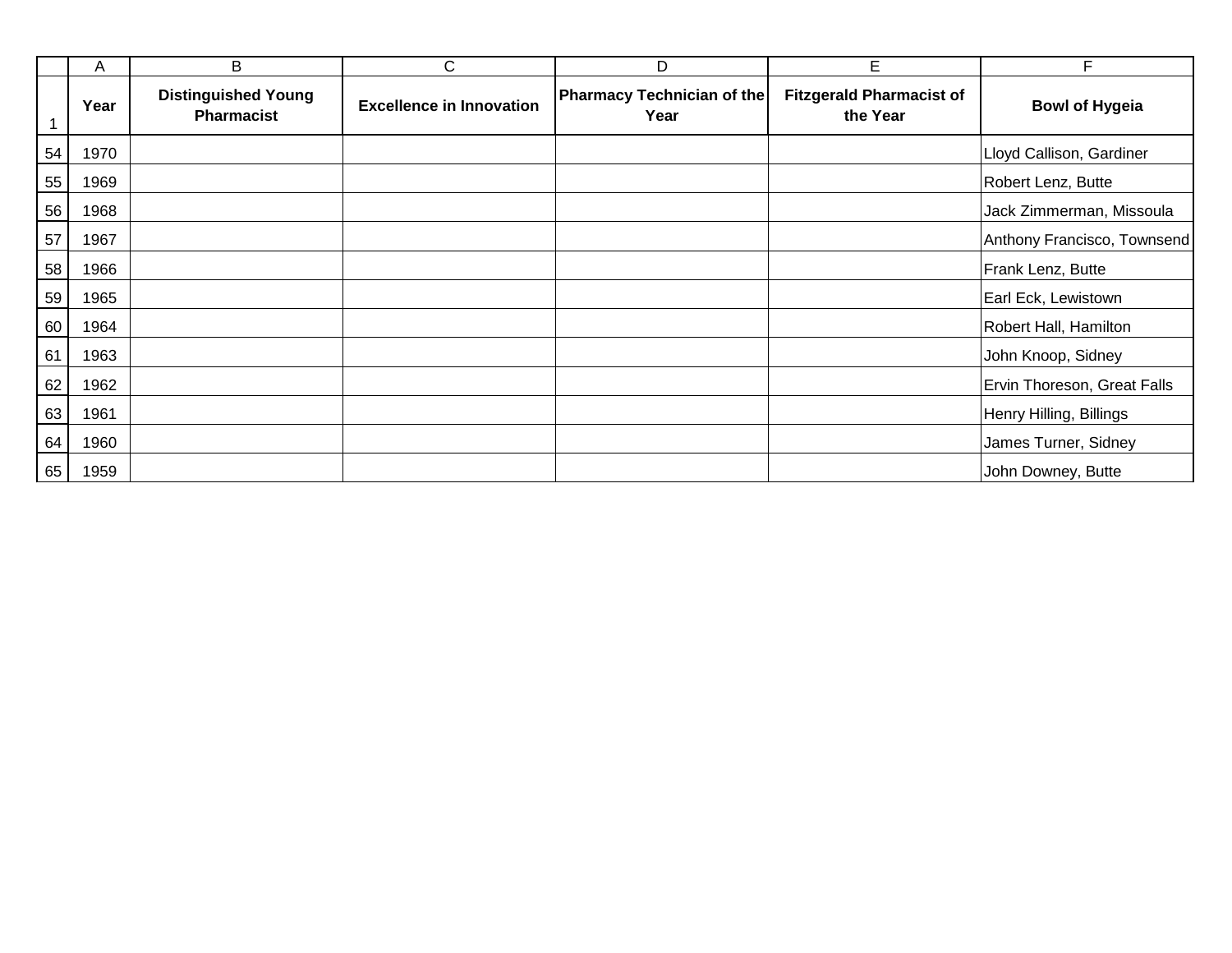|                  | $\mathsf A$ | G                                                                                             | $\overline{H}$                     |
|------------------|-------------|-----------------------------------------------------------------------------------------------|------------------------------------|
| 1                | Year        | <b>MPA Fellow</b>                                                                             | <b>Generation Rx Champions</b>     |
| $\overline{2}$   | 2022        | Logan Tinsen, Great Falls; Paul Brand, Florence; Tom Richardson, Helena; Mike Rivey, Missoula |                                    |
| $\mathbf{3}$     | 2021        |                                                                                               |                                    |
| 4                | 2020        |                                                                                               |                                    |
| 5                | 2019        |                                                                                               |                                    |
| $6\phantom{1}6$  | 2018        |                                                                                               | Derek Burns, Bozeman               |
| $\boldsymbol{7}$ | 2017        |                                                                                               | Derrick Schoeben, Student/Missoula |
| $\bf8$           | 2016        |                                                                                               | Starla Blank, Helena               |
| $9\,$            | 2015        |                                                                                               | Kyle Townsend, Billings            |
| 10               | 2014        |                                                                                               | Amanda Patel, Missoula             |
| 11               | 2013        |                                                                                               | Lisa Sather, Helena                |
| 12               | 2012        |                                                                                               |                                    |
| 13               | 2011        |                                                                                               |                                    |
| 14               | 2010        |                                                                                               |                                    |
| 15               | 2009        |                                                                                               |                                    |
| 16               | 2009        |                                                                                               |                                    |
| 17               | 2007        |                                                                                               |                                    |
| 18               | 2006        |                                                                                               |                                    |
| 19               | 2005        |                                                                                               |                                    |
| 20               | 2004        |                                                                                               |                                    |
| 21               | 2003        |                                                                                               |                                    |
| 22               | 2002        |                                                                                               |                                    |
| 23               | 2001        |                                                                                               |                                    |
| 24               | 2000        |                                                                                               |                                    |
| 25               | 1999        |                                                                                               |                                    |
| $26\,$           | 1998        |                                                                                               |                                    |
| 27               | 1997        |                                                                                               |                                    |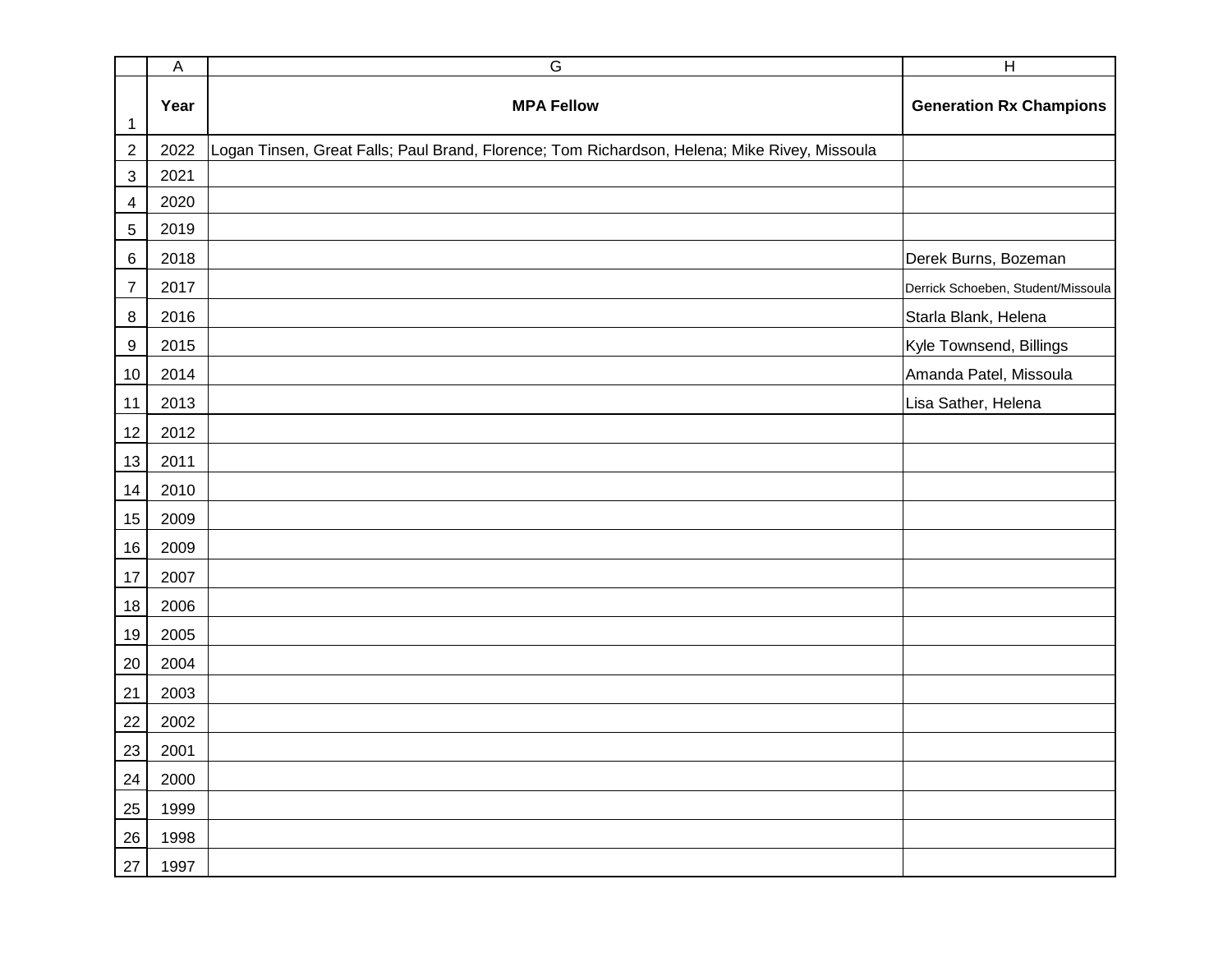|              | $\overline{A}$ | $\overline{G}$    | $\overline{H}$                 |
|--------------|----------------|-------------------|--------------------------------|
| $\mathbf{1}$ | Year           | <b>MPA Fellow</b> | <b>Generation Rx Champions</b> |
| 28           | 1996           |                   |                                |
| 29           | 1995           |                   |                                |
| 30           | 1994           |                   |                                |
| 31           | 1993           |                   |                                |
| $32\,$       | 1992           |                   |                                |
| 33           | 1991           |                   |                                |
| 34           | 1990           |                   |                                |
| 35           | 1989           |                   |                                |
| 36           | 1988           |                   |                                |
| $37\,$       | 1987           |                   |                                |
| $38\,$       | 1986           |                   |                                |
| 39           | 1985           |                   |                                |
| 40           | 1984           |                   |                                |
| 41           | 1983           |                   |                                |
| 42           | 1982           |                   |                                |
| 43           | 1981           |                   |                                |
| 44           | 1980           |                   |                                |
| 45           | 1979           |                   |                                |
| 46           | 1978           |                   |                                |
| 47           | 1977           |                   |                                |
| 48           | 1976           |                   |                                |
| 49           | 1975           |                   |                                |
| 50           | 1974           |                   |                                |
| 51           | 1973           |                   |                                |
| 52           | 1972           |                   |                                |
| 53           | 1971           |                   |                                |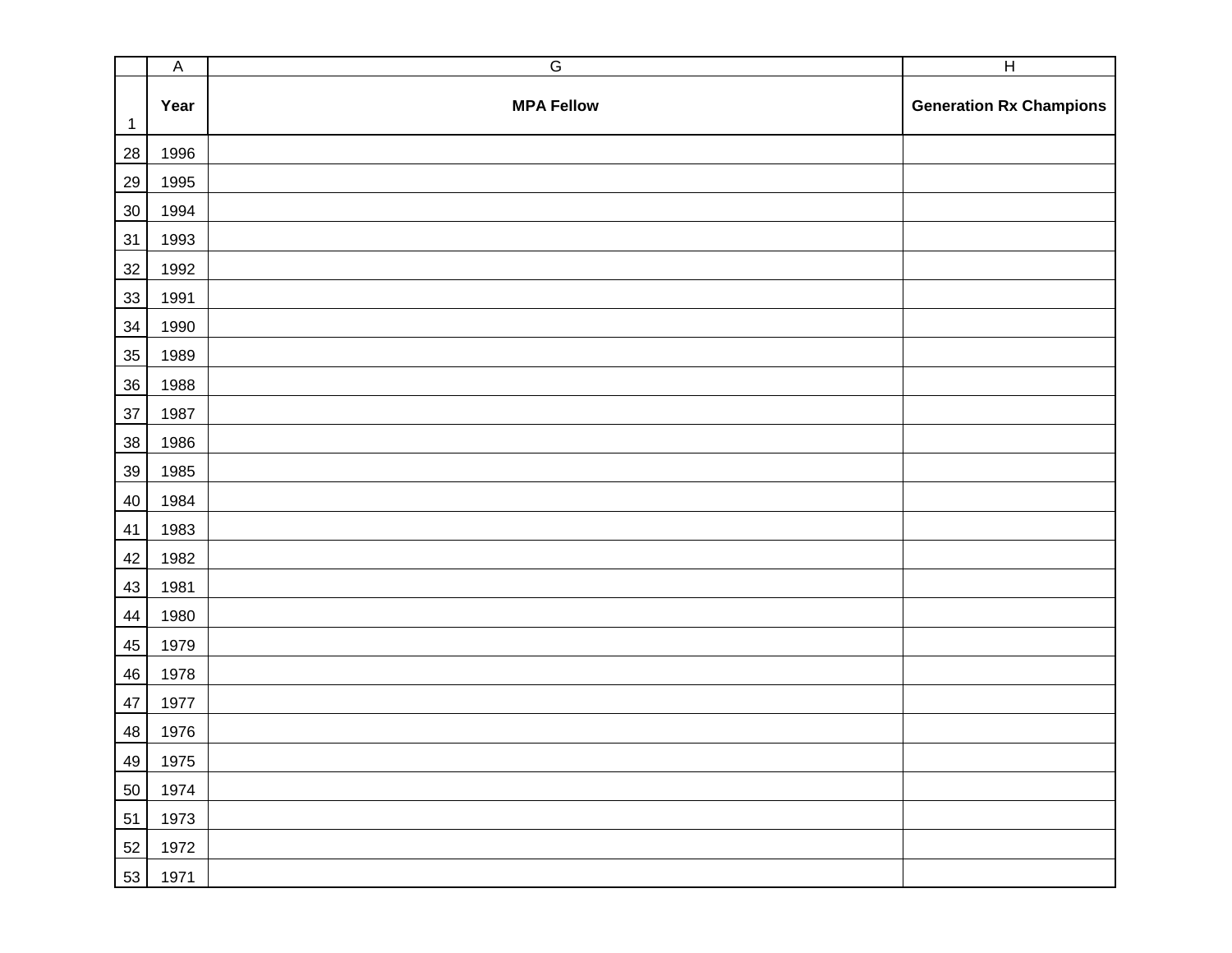|    | A    | G                 | $\overline{H}$                 |
|----|------|-------------------|--------------------------------|
| 1  | Year | <b>MPA Fellow</b> | <b>Generation Rx Champions</b> |
| 54 | 1970 |                   |                                |
| 55 | 1969 |                   |                                |
| 56 | 1968 |                   |                                |
| 57 | 1967 |                   |                                |
| 58 | 1966 |                   |                                |
| 59 | 1965 |                   |                                |
| 60 | 1964 |                   |                                |
| 61 | 1963 |                   |                                |
| 62 | 1962 |                   |                                |
| 63 | 1961 |                   |                                |
| 64 | 1960 |                   |                                |
| 65 | 1959 |                   |                                |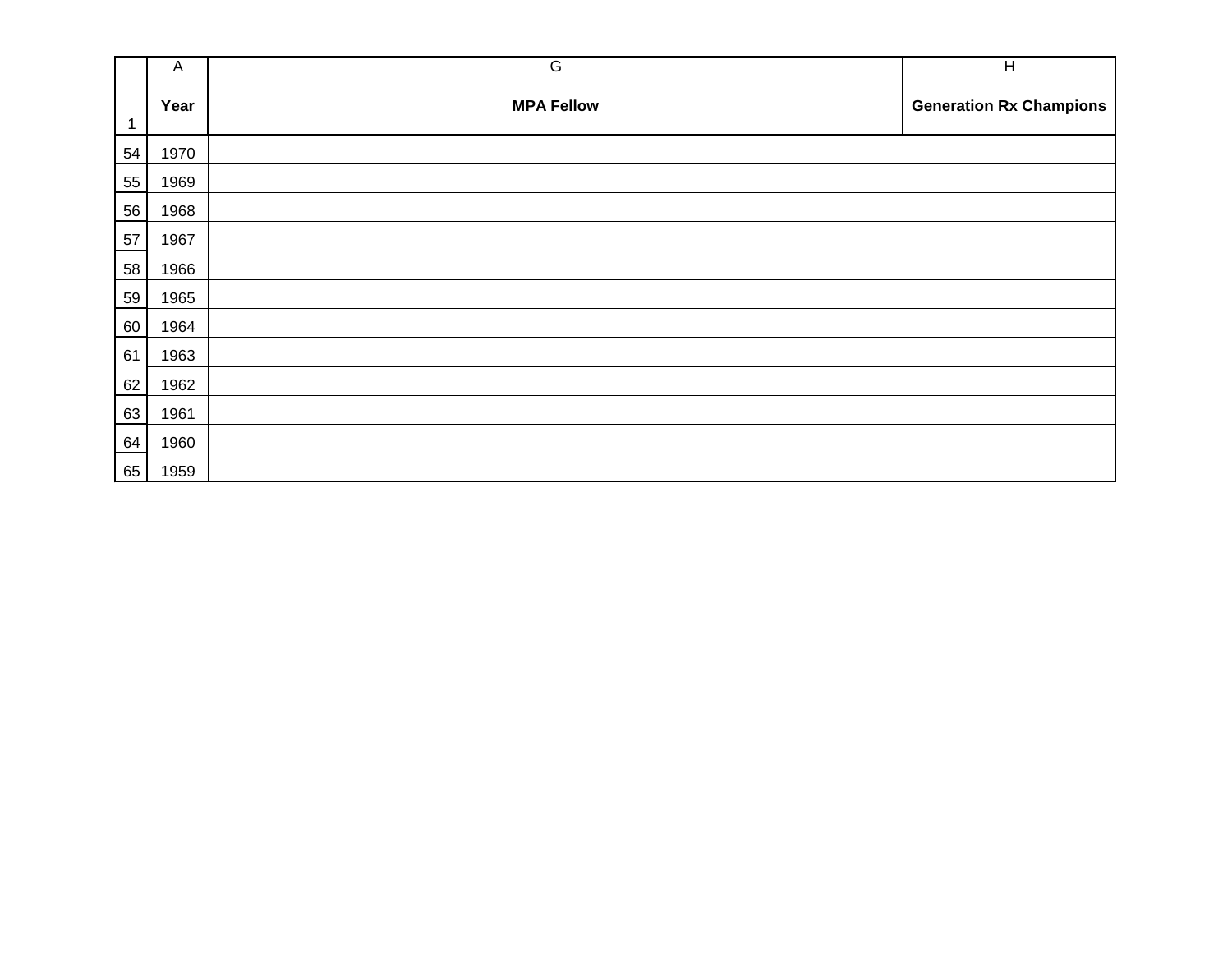|                  | $\overline{A}$ |                                     | J                                              | Κ                                               |
|------------------|----------------|-------------------------------------|------------------------------------------------|-------------------------------------------------|
| 1                | Year           | <b>Merck Leadership</b>             | <b>Health System Pharmacist</b><br>of the Year | <b>Young Hospital Pharmacist</b><br>of the Year |
| $\overline{c}$   | 2022           |                                     |                                                |                                                 |
| 3                | 2021           |                                     |                                                |                                                 |
| 4                | 2020           |                                     |                                                |                                                 |
| 5                | 2019           |                                     |                                                |                                                 |
| 6                | 2018           |                                     |                                                |                                                 |
| $\overline{7}$   | 2017           |                                     |                                                |                                                 |
| 8                | 2016           |                                     |                                                |                                                 |
| $\boldsymbol{9}$ | 2015           |                                     |                                                |                                                 |
| 10               | 2014           |                                     |                                                |                                                 |
| 11               | 2013           |                                     |                                                |                                                 |
| 12               | 2012           |                                     |                                                |                                                 |
| 13               | 2011           |                                     |                                                |                                                 |
| 14               | 2010           |                                     |                                                |                                                 |
| 15               | 2009           |                                     |                                                |                                                 |
| 16               | 2009           |                                     |                                                |                                                 |
| 17               | 2007           | Roger Citron, Helena                |                                                |                                                 |
| 18               | 2006           | Paul Brand, Florence                |                                                |                                                 |
| 19               | 2005           | <b>Bill Fitzgerald, Great Falls</b> |                                                |                                                 |
| 20               | 2004           | Dave Forbes, Missoula               | Lee Ann Bradley, Missoula                      |                                                 |
| 21               | 2003           |                                     |                                                |                                                 |
| 22               | 2002           | Randy Kuiper, Great Falls           | Tony Fisher, Billings                          |                                                 |
| 23               | 2001           | Lori Morin, Missoula                |                                                |                                                 |
| 24               | 2000           | <b>Bill Sybrant, Great Falls</b>    |                                                |                                                 |
| 25               | 1999           |                                     | Mike Rivey, Missoula                           |                                                 |
| 26               | 1998           |                                     |                                                | Jody Bowman, Dillon                             |
| 27               | 1997           |                                     |                                                |                                                 |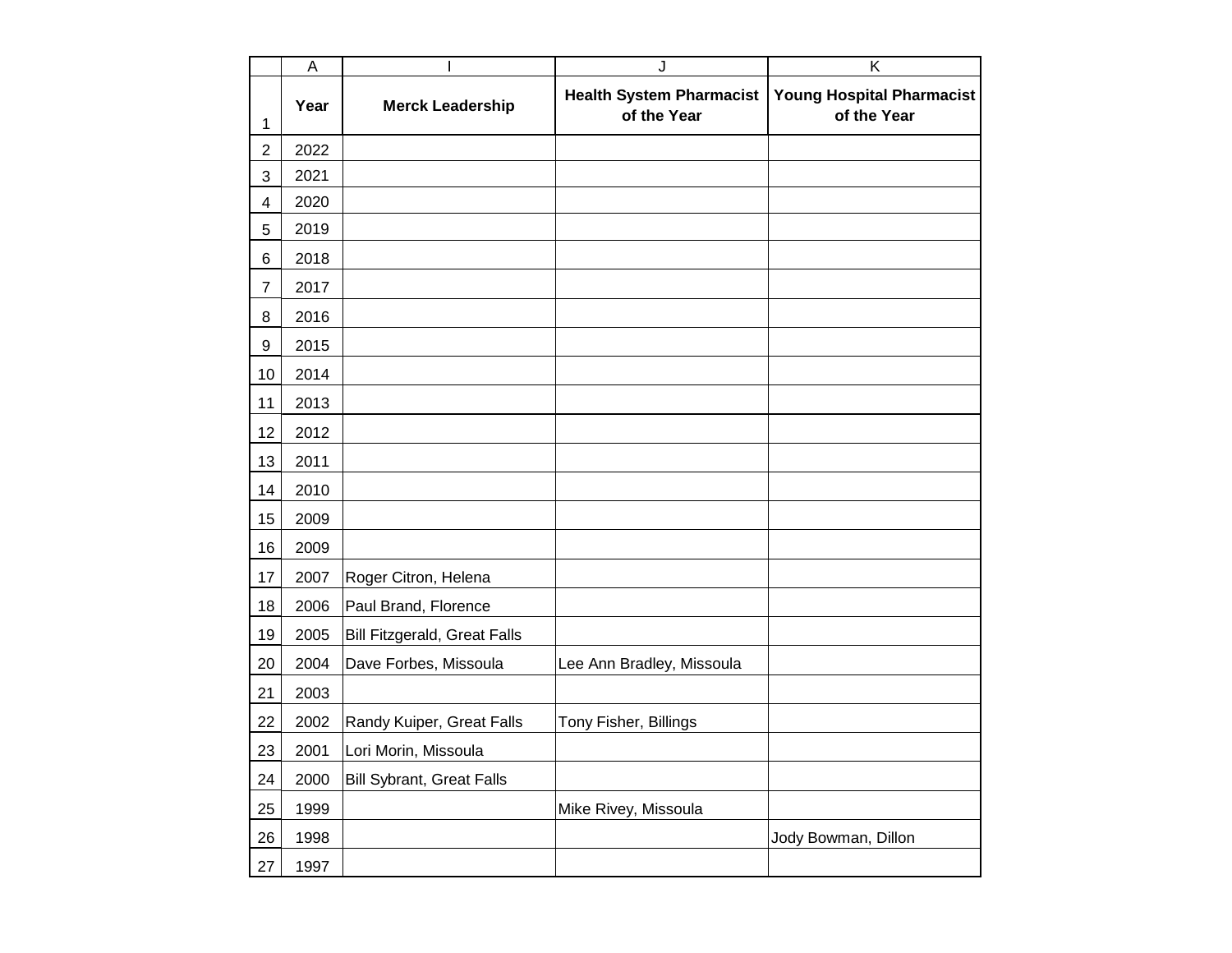|              | $\overline{A}$ |                         | J                                              | $\overline{K}$                                  |
|--------------|----------------|-------------------------|------------------------------------------------|-------------------------------------------------|
| $\mathbf{1}$ | Year           | <b>Merck Leadership</b> | <b>Health System Pharmacist</b><br>of the Year | <b>Young Hospital Pharmacist</b><br>of the Year |
| 28           | 1996           |                         |                                                | Brad Mathis, Missoula                           |
| 29           | 1995           |                         |                                                |                                                 |
| 30           | 1994           |                         | Sarah Miller, Missoula                         |                                                 |
| 31           | 1993           |                         |                                                |                                                 |
| 32           | 1992           |                         |                                                |                                                 |
| 33           | 1991           |                         |                                                |                                                 |
| 34           | 1990           |                         |                                                |                                                 |
| 35           | 1989           |                         |                                                |                                                 |
| 36           | 1988           |                         |                                                |                                                 |
| 37           | 1987           |                         |                                                |                                                 |
| 38           | 1986           |                         |                                                |                                                 |
| 39           | 1985           |                         |                                                |                                                 |
| 40           | 1984           |                         |                                                |                                                 |
| 41           | 1983           |                         |                                                |                                                 |
| 42           | 1982           |                         |                                                |                                                 |
| 43           | 1981           |                         | Gayle Hudgins, Missoula                        |                                                 |
| 44           | 1980           |                         |                                                |                                                 |
| 45           | 1979           |                         |                                                |                                                 |
| 46           | 1978           |                         |                                                |                                                 |
| 47           | 1977           |                         |                                                |                                                 |
| 48           | 1976           |                         |                                                |                                                 |
| 49           | 1975           |                         |                                                |                                                 |
| 50           | 1974           |                         |                                                |                                                 |
| 51           | 1973           |                         |                                                |                                                 |
| 52           | 1972           |                         |                                                |                                                 |
| 53           | 1971           |                         |                                                |                                                 |